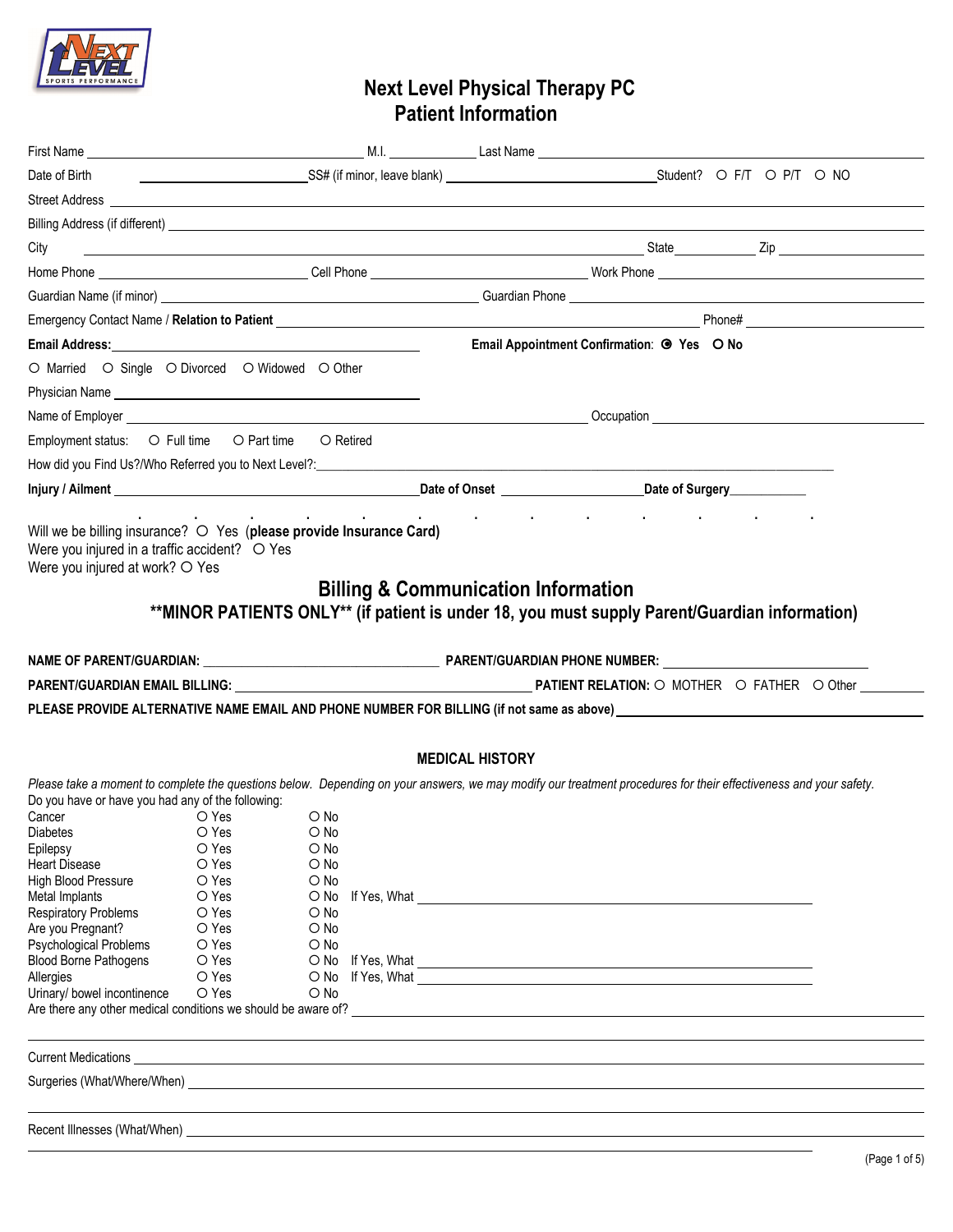# *PLEASE FILL OUT COMPLETELY. THIS IS REQUIRED BY YOUR INSURANCE COMPANY FOR PAYMENT OF SERVICES*

## **DATE OF ONSET:**

| 1. Briefly Describe your symptoms:                                                                                                    |         |                     |                |                                                                                      |                   |                                       |                                         |                                       |                     |                         |                  |                                                                                                                   |  |
|---------------------------------------------------------------------------------------------------------------------------------------|---------|---------------------|----------------|--------------------------------------------------------------------------------------|-------------------|---------------------------------------|-----------------------------------------|---------------------------------------|---------------------|-------------------------|------------------|-------------------------------------------------------------------------------------------------------------------|--|
| 2. How did your symptoms start?                                                                                                       |         |                     |                |                                                                                      |                   |                                       |                                         |                                       |                     |                         |                  |                                                                                                                   |  |
| 3. Average pain intensity<br>LAST 24 HOURS no pain<br><b>PAST WEEK</b>                                                                | no pain | 0<br>$\mathbf 0$    | $\overline{1}$ | $\frac{2}{2}$                                                                        | $\frac{3}{3}$     | $\begin{array}{c} 4 \\ 4 \end{array}$ | $\frac{5}{5}$                           | $\begin{array}{c} 6 \\ 6 \end{array}$ | 7<br>$\overline{7}$ | 8<br>8                  | 9<br>9           | 10 worst pain<br>10 worst pain                                                                                    |  |
| 4. How often do you experience your symptoms?                                                                                         |         |                     |                |                                                                                      |                   |                                       |                                         |                                       |                     |                         |                  |                                                                                                                   |  |
| $\Box$ Constantly (76%-100% of the time)                                                                                              |         |                     |                | $\Box$ Occasionally (26%-50% of the time) $\Box$ Intermittently (0%-25% of the time) |                   |                                       | $\Box$ Frequently (51%-75% of the time) |                                       |                     |                         |                  |                                                                                                                   |  |
| and housework)                                                                                                                        |         |                     |                |                                                                                      |                   |                                       |                                         |                                       |                     |                         |                  | 5. How much have your symptoms interfered with your usual daily activities? (including both work outside the home |  |
| $\Box$ Not at all                                                                                                                     |         | $\Box$ A little bit |                |                                                                                      | $\Box$ Moderately |                                       |                                         | $\Box$ Quite a bit                    |                     |                         | $\Box$ Extremely |                                                                                                                   |  |
| 6. In general, would you say your overall health right now is<br>$\square$ Excellent                                                  |         | $\Box$ Very good    |                | $\Box$ Good                                                                          |                   |                                       | $\Box$ Fair                             |                                       | $\square$ Poor      |                         |                  |                                                                                                                   |  |
| Pain Diagram<br>Please mark the area of injury or discomfort on the chart below, using the appropriate<br>symbols:<br><b>Numbness</b> |         | 00000               | Pins & Needles |                                                                                      | <b>Burning</b>    | <b>AAAAA</b>                          |                                         | Aching                                |                     | Stabbing<br><b>XXXX</b> |                  | <b>FILITING</b>                                                                                                   |  |
|                                                                                                                                       |         | ŨЛ                  |                |                                                                                      | EFF)              | لغانا                                 | $\mathbf{v}_{\mathbf{w}}$               | $\mathcal{T}_{\text{t}}$              |                     |                         |                  | hФ                                                                                                                |  |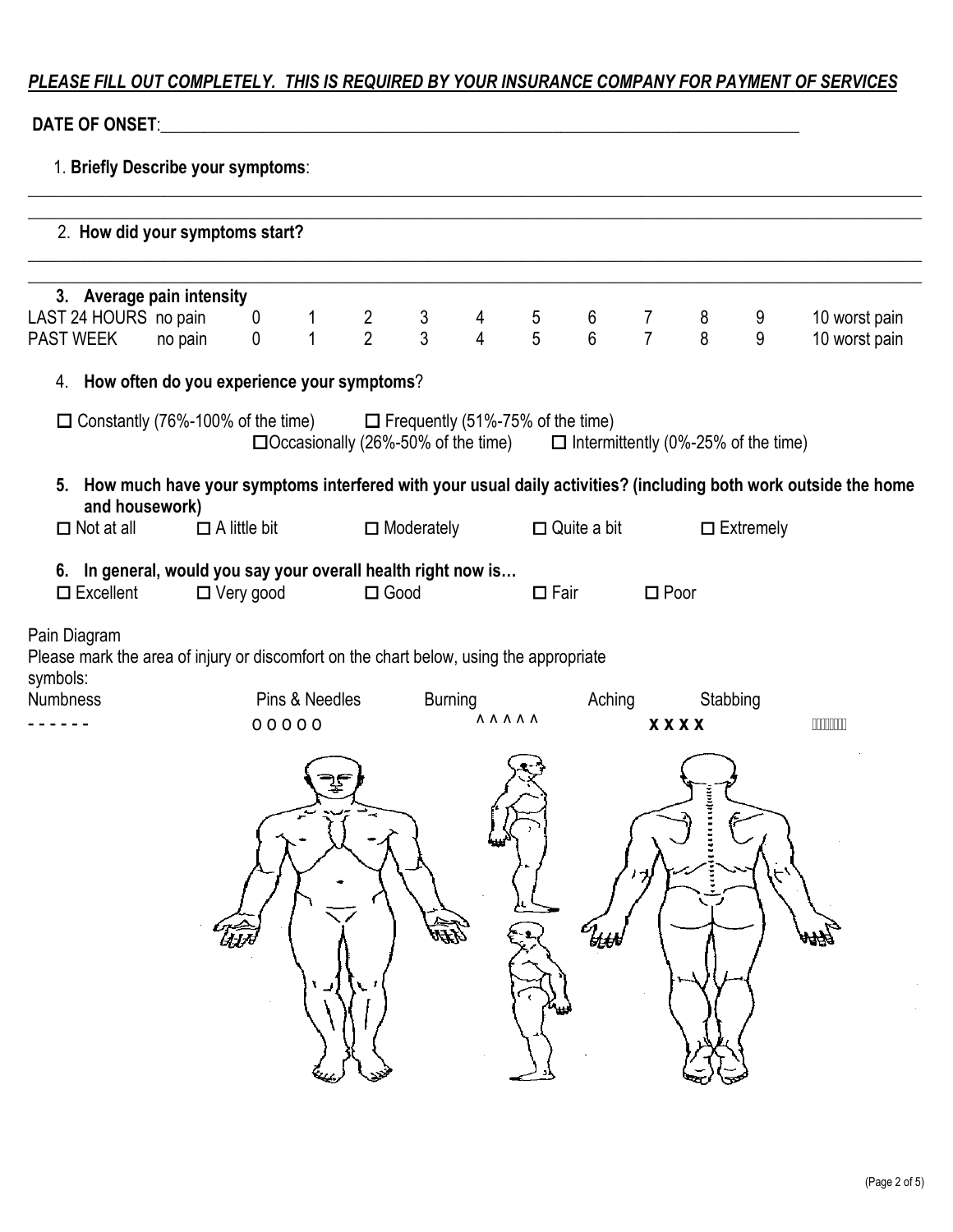#### **FINANCIAL POLICY STATEMENT**

For and in consideration of services rendered by Next Level Physical Therapy, P.C. (Next Level) I agree to pay all fees in accordance with rates agreed to by me at the time of the service or based on the rates set forth in my Insurance Company's Explanation of Benefits (EOB). I further understand that I am responsible for those authorized fees not covered by my insurance company and for any co-payment that is established by my insurance company. Co-payments are due at the time of service.

If any payment is made directly to me by my insurance company for services billed by Next Level I recognize an obligation to promptly remit same to Next Level.

**Cancellation / No Show Policy**: Unless I cancel a set appointment at least 24 hours in advance, I will be charged for the missed appointment at the rate of **\$**35. This fee is outside of reimbursable insurance coverage and is my sole responsibility. The first two cancellations will be waived per our policy.

The above does not apply for those patients that are considered Worker's Compensation cases. However, be advised if W/C benefits are subsequently denied that I will be held responsible for the total amount of charges for services rendered to me. The prescription from the Doctor authorizing physical therapy must clearly indicate that workman compensation is involved.

I agree to pay all charges within 30 days of billing. Billing will occur at the earlier date of when the EOB is processed by Next Level 60 days after billing to the insurance company should the insurance company fail to reply. I agree to pay Next Level interest at the rate of one and one-half percent (1.5%) per month eighteen percent per annum (18%) for any amounts not paid with in 30 days of billing as defined herein.

I understand and agree that if I fail to make any of the payments for which I am responsible in a timely manner, that I am responsible for interest as stipulated above as well as for all collection costs including but not limited to court costs, collection agency fees, and attorney fees.

*(Initial)*

### **I. CONSENT FOR CARE AND TREATMENT**

I, the undersigned, do hereby agree and give my consent for Next Level Physical Therapy, PC to furnish medical care and treatment to **x** *(Initial)* considered necessary and proper in diagnosing or treating his/her physical condition.

### **II. AUTHORIZATION TO RELEASE INFORMATION OR RECORDS**

**SECTION A:**<br>I, hereby allow the release of medical records to private insurance and third party payers to Next Level Physical Therapy, PC. A photocopy of this assignment is to be considered as valid as the original. I, hereby authorize said assignee to release all information necessary, including Medical Records, to secure payment to be valid for life time of ninety-nine years (99) or upon death.

**SECTION B:**<br>I authorize the use or disclosure of my protected health information (PHI) as described below. I hereby give my permission to Next Level Physical Therapy, PC to use or disclose my PHI in the manner described herein.

#### Personal Health Information to be disclosed:

We may call your home or office and leave a message in reference to any items that assist the office in coordination of care. Examples of these items would include such items as appointment reminders, insurance items needed, or other items related to your clinical care.

Purpose of the Disclosure: The disclosure is being made for the following reasons:

- For purposes of providing you timely information about appointments, insurance items or other items relation to your clinical care.
- Communication with doctors, referring providers, other practitioner in collaboration of your care.

*(Initial)*

#### **SIGNATURE:**

My signature below acknowledges that I have read this Authorization, understand my rights as described herein, and authorize release of my PHI.

**Signature Patient or Legal Guardian:**  $\frac{x}{2}$  **Date: 2008 <b>Date: 2008** Date: 2008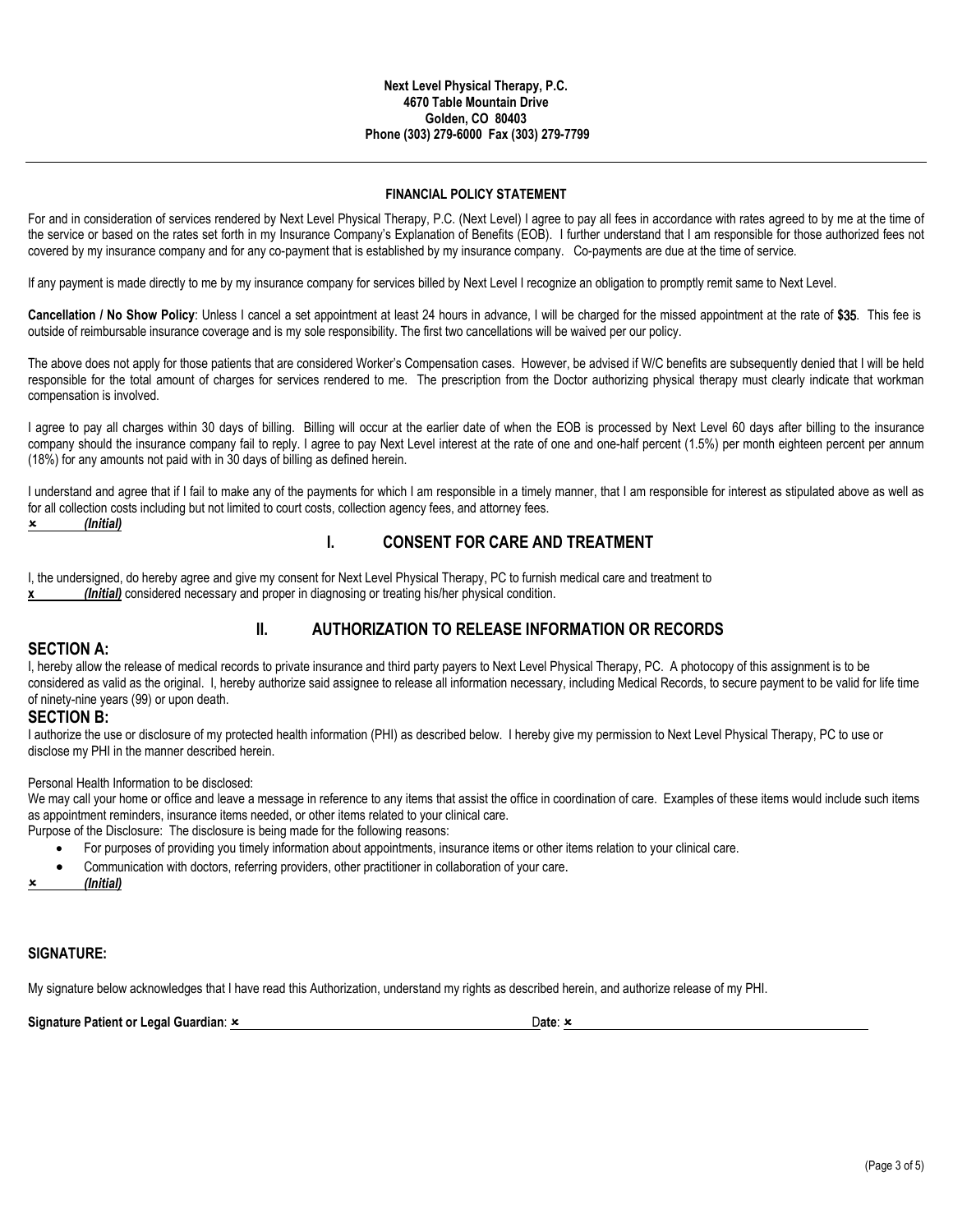# **ACKNOWLEDGEMENT OF RECEIPT OF NOTICE OF PRIVACY PRACTICES**

I acknowledge that I have been provided with a copy of the Practice's Notice of Privacy Practices.

| <b>Print Name</b>                                                                                                                                                    |      |
|----------------------------------------------------------------------------------------------------------------------------------------------------------------------|------|
| Patient (or Patient Representative*) Signature                                                                                                                       | Date |
| <b>For Practice Use Only</b>                                                                                                                                         |      |
| We attempted to obtain written acknowledgement of receipt of our Notice of Privacy Practices, but<br>acknowledgement could not be obtained because:                  |      |
| Individual refused to sign<br>Communications barriers prohibited obtaining the acknowledgement<br>An emergency situation prevented us from obtaining acknowledgement |      |

Other (Please Specify)

 $\Box$ 

\*If Patient Representative is signing, legal documentation must be included designating authority to sign or receive information. This form must be maintained for 6 years.